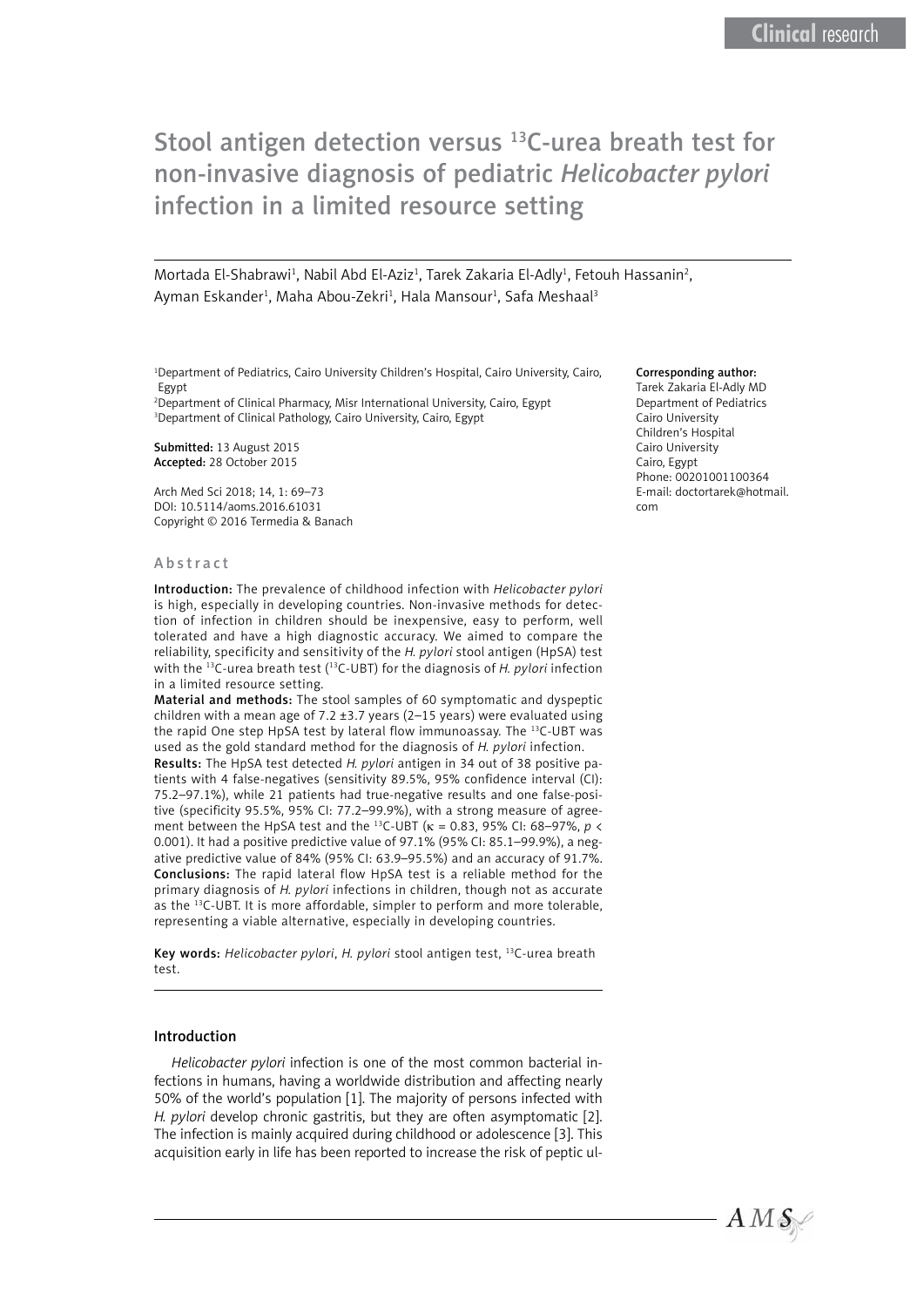cer [4] and gastric cancer in adulthood [4, 5]. *Helicobacter pylori* is the main cause of both duodenal and peptic ulcers and is associated with the risk of developing gastric cancer.

The prevalence of *H. pylori* is inversely related to socioeconomic status [6], and in many developing countries it is over 80%, which is substantially higher than in industrialized countries, where it is under 40% [7]. The prevalence of infection with *H. pylori* among Egyptian children aged 2–17 years in the city of Cairo is 46% [8].

In view of all the aforementioned issues, identification and accurate diagnosis of *H. pylori* infection in children are essential. Several invasive and non-invasive diagnostic tests are used for the detection of *H. pylori* infection [9]. Endoscopic diagnosis coupled with biopsy of the gastric tissue for culture and the urease test is considered rather inconvenient, invasive and expensive, with potential complications [10]. The 13C-urea breath test (13C-UBT) has largely replaced endoscopy and become the gold standard diagnostic investigation for *H. pylori* infection [11]. The <sup>13</sup>C-UBT is non-invasive, accurate and relatively expensive. It requires mass spectrometric analysis, which may not be available at small centers in developing countries with limited resources. However, the <sup>13</sup>C-UBT can now be performed using a more compact infrared spectrophotometer, which is less expensive and easier to use than mass spectrometry [12]. Recently, a potential role for alcohol dehydrogenase class IV isoenzyme as a marker for *H. pylori* infection has been suggested, with a diagnostic sensitivity and specificity of 88% and 90%, respectively [13].

Non-invasive methods for detection of *H. pylori* infection are required to study its incidence, transmission, and clearance. They should be easy to perform and inexpensive, have a high diagnostic accuracy and be well tolerated, especially in infants and toddlers. Detection of *H. pylori* stool antigen (HpSA) is becoming an alternative, non-invasive, simple and cost-effective diagnostic test; however, its accuracy in developing countries, particularly in children, has not yet been well-established. To the best of our knowledge, comparison between the <sup>13</sup>C-UBT and HpSA has not been reported in Egyptian children. The aim of this study was to compare, prospectively, the reliability, specificity and sensitivity of HpSA testing, using rapid lateral flow immunoassay, with the <sup>13</sup>C-UBT as the gold standard method for the diagnosis of *H. pylori* infection in a cohort of symptomatic Egyptian children, in a limited resource setting.

# Material and methods

#### Patient population

We prospectively enrolled 60 symptomatic and dyspeptic children selected from the tropical pedi-

atric clinic at Cairo University Children's Hospital, Cairo, Egypt, from June 2012 to March 2013. They were 30 males and 30 females. Written consent was obtained from the parents of eligible children. The study was ethically approved by the Institutional Review Board of the Faculty of Medicine, Cairo University. Patients enrolled were complaining of recurrent abdominal pain, persistent vomiting, hematemesis and growth failure, either separately or in different combinations. Children receiving antimicrobial therapy or proton pump inhibitors within the preceding 1 month were excluded from the study. All patients underwent careful history taking, thorough clinical examination and laboratory investigations including complete blood picture, urine and stool analysis, 13<sub>C</sub>-UBT and HpSA.

# 13C-UBT

The 13C-UBT required that the child be brought to the laboratory following an overnight fast to collect a baseline sample of expired breath in a double way test bag. The child was then fed 50 mg of 13C-labeled urea substrate on a citric acid base (fresh pure orange juice) as the 13C-UBT meal. Thirty minutes after ingestion, a breath sample was collected again and analyzed using isotope ratio mass spectrometry (12/13 CO<sub>2</sub>-breath test analyzer FANci2, Fischer Analysen Instrumente GmbH, Steingrund Dreieich, Germany). The test was considered positive when the delta over baseline (DOB) value was > 4.0%.

# HpSA test

The HpSA test was less time-consuming. Stool specimens were tested using the One step *H. pylori* antigen test device (IHP-602, ACON Laboratories, Inc., San Diego, USA; Prime diagnostics, São Paulo, Brazil) according to the manufacturer's instructions (94.9–100% sensitivity and 95.1–100% specificity, according to the manufacturer). The one step test is a qualitative, lateral flow immunoassay for the detection of HpSA in human fecal specimens. In this test, the membrane is pre-coated with anti-*H*. *pylori* antibodies in the test line region. During testing, the specimen reacts with the anti-*H*. *pylori* antibodies. The mixture migrates upwards on the membrane by capillary action and reacts with the anti-*H*. *pylori* antibodies on the membrane. This generates a colored line across the central window of the cassette. The presence of this colored line in the test region T indicates a positive result, while its absence indicates a negative one. To serve as a procedural control, a colored line should always appear in the control region C, indicating that the proper volume of the specimen has been added.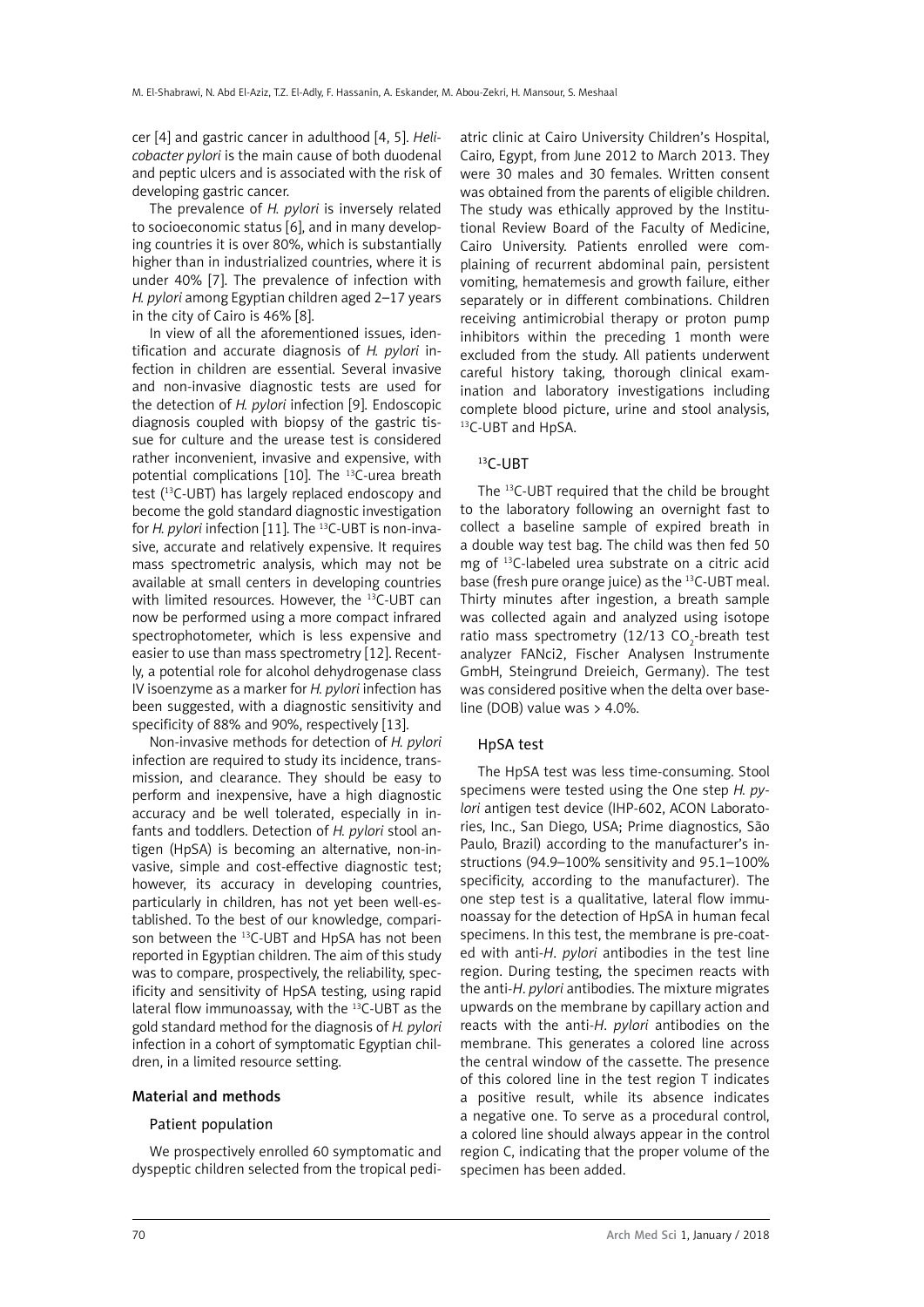Stool antigen detection versus 13C-urea breath test for non-invasive diagnosis of pediatric *Helicobacter pylori* infection in a limited resource setting

In order to obtain maximum antigens, we collected a sufficient quantity of feces  $(1-2 \text{ ml or } 1-2 \text{ g})$ in a clean, dry specimen container. The assay was performed within 6 h after stool collection. Small samples collected from three different sites of the stool specimen were transferred into a specimen collection tube containing extraction buffer and then shaken vigorously. The tube was left for 2 min, then two full drops of the extracted specimen were transferred into the specimen wells of the test device. Results were read after 10 min of incubation at room temperature. Based on the appearance of colored lines across the central window of the cassette, the appearance of two lines, C and T, indicated a positive result. A pale colored line in T was also considered as positive. The appearance of only one line in C indicated a negative test.

### Statistical analysis

Data analysis was carried out using the Statistical Package for Social Sciences (SPSS, Inc., Chicago, IL, USA) version 16.0 for Windows. Mean ± standard deviation (SD) was calculated for quantitative data and percentage for categorical variables. Numbers and percentages were compared by the  $\chi^2$  test. The sensitivity, specificity, and positive and negative predictive values were calculated, and the κ coefficient was used as a measure of agreement for categorical data.

#### Results

The ages of the 60 children enrolled in this study ranged from 2 to 15 years, with a mean age ± SD of 7.2 ±3.7 years. The performance of the HpSA test was assessed using the 13C-UBT as the gold standard method, to define *H. pylori*-positive and -negative groups. Out of the 60 pediatric patients studied, 38 had a positive 13C-UBT and were therefore considered as having *H. pylori* infection. The HpSA test was positive in 34 (89.5%) of the 38 patients (true-positive) and negative in

| Table I. Results of HpSA test in comparison with UBT |  |
|------------------------------------------------------|--|
|                                                      |  |

| Fecal test | UBT       |                                                      |  |
|------------|-----------|------------------------------------------------------|--|
|            | n (%)     | Positive ( $N = 38$ ) Negative ( $N = 22$ )<br>n (%) |  |
| HpSA:      |           |                                                      |  |
| Positive   | 34 (89.5) | 1(4.5)                                               |  |
| Negative   | 4(10.5)   | 21(95.5)                                             |  |

*HpSA – Helicobacter pylori stool antigen, UBT – urea breath test.*

4 (false-negative) (Table I), indicating a sensitivity of 89.5% (95% confidence interval (CI): 75.2–97.1%) (Table II). The remaining 22 children who were negative according to the 13C-UBT were considered *H. pylori*-negative and were diagnosed as having functional dyspepsia. The HpSA test was negative in 21 (95.5%) cases (true-negative) and positive in 1 (false-positive) (Table I), denoting a specificity of 95.5% (95% CI: 77.2–99.9%) (Table II). Considering that there were 34 true-positive and 1 false-positive test results, the positive predictive value (PPV) was 97.1% (95% CI: 85.1–99.9%); and as there were 21 true-negative and 4 false-negative tests, the negative predictive value (NPV) was 84% (95% CI: 63.9–95.5%) (Table II). Our findings revealed a strong measure of agreement between the HpSA test and the <sup>13</sup>C-UBT ( $\kappa$  = 0.83, 95% CI: 68–97%, *p* < 0.001).

The HpSA test gave 34 true outcomes per 60 tested, for a cost of US \$431.65 for 60 tests, and a mean cost of \$12.70 per true positive test, while the 13C-UBT had 38 true outcomes, for a cost of \$906.47 for 60 tests and a mean cost of \$23.85 per true positive test (Table III). The incremental cost-effectiveness ratio (ICER) for the 13C-UBT when compared with the HpSA test was \$118.71; this is the difference in cost (\$906.47 minus \$431.65) divided by the gain of 4 true positive outcomes.

# Discussion

The economic, ethical, and public health implications of the presence of *H. pylori* infection in

Table II. Performance of HpSA test as compared with UBT

| Fecal test | Sensitivity | Specificity | <b>PPV</b> | <b>NPV</b> | Accuracy |
|------------|-------------|-------------|------------|------------|----------|
|            | (%)         | (% )        | (%)        | (%)        | $(\%)$   |
| HpSA       | 89.5        | 95.5        | 97.1       | 84.0       | 91.7     |

*HpSA – Helicobacter pylori stool antigen, NPV – negative predictive value, PPV – positive predictive value, UBT – urea breath test.*

| Table III. Cost-effectiveness of HpSA test and UBT |  |  |  |  |  |
|----------------------------------------------------|--|--|--|--|--|
|----------------------------------------------------|--|--|--|--|--|

| <b>Test</b> | Cost/60 tests<br>(USS) | <b>Effectiveness</b><br>(number of true outcomes) | Mean cost/true<br>positive test (US\$) | ICER (US\$) |
|-------------|------------------------|---------------------------------------------------|----------------------------------------|-------------|
| HpSA        | 431.65                 | 34                                                | 12.70                                  |             |
| UBT         | 906.47                 | 38                                                | 23.85                                  | 118.71      |

*HpSA – Helicobacter pylori stool antigen, ICER – incremental cost-effectiveness ratio, UBT – urea breath test.*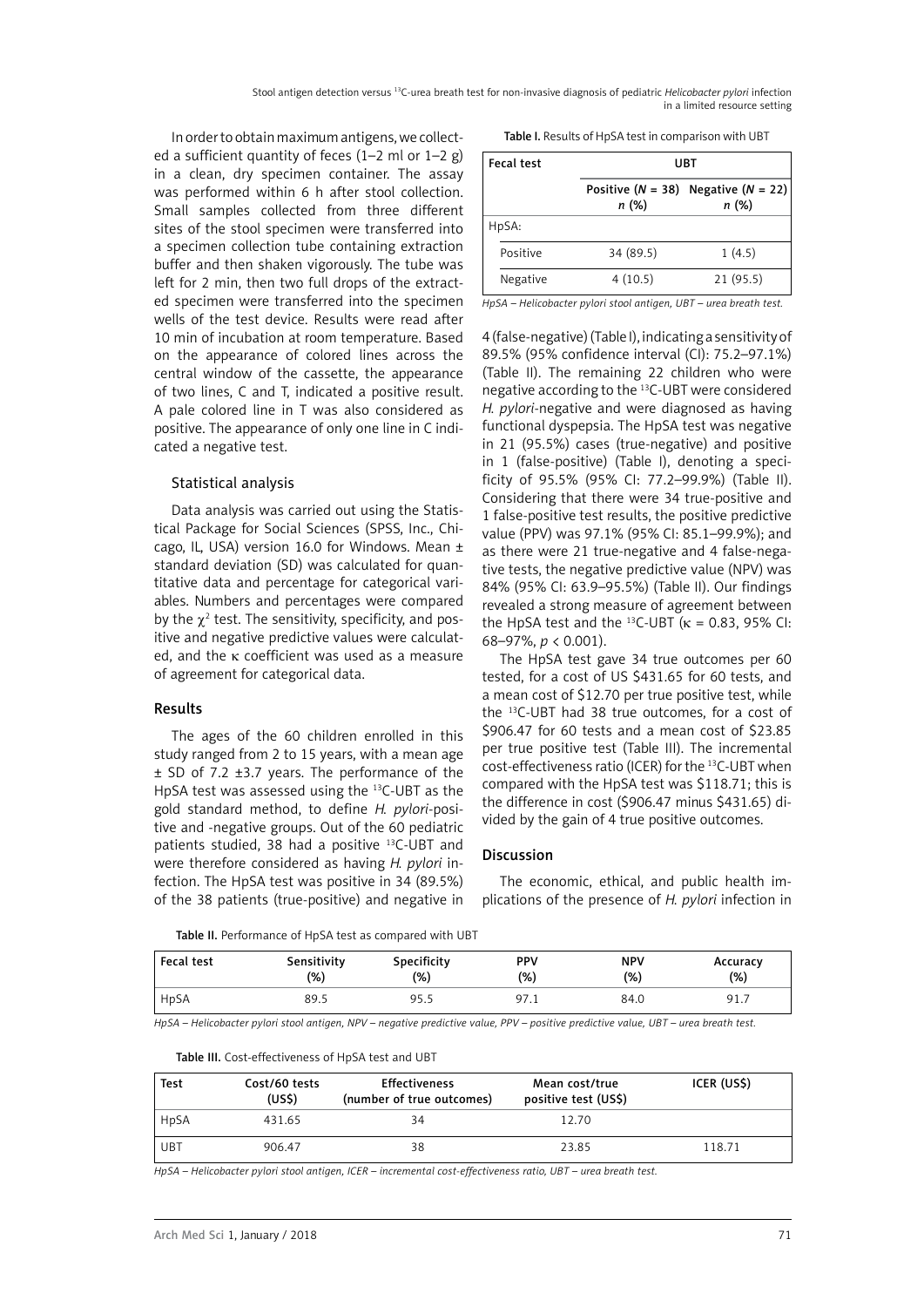children have motivated the search for accurate, non-invasive tests [14]. The ease of administration and ability to test large numbers of children in a short time have made non-invasive tests the assays of choice for diagnosing *H. pylori*, especially in epidemiologic studies. In our study, out of the 60 dyspeptic children, 38 (63.3%) were diagnosed as *H. pylori*-positive by the 13C-UBT.

According to Baumann [15], HpSA testing is approved by the US Food and Drug Administration (FDA) for use as a non-invasive diagnostic test of *H. pylori* infection and as a test to monitor the response to treatment. We observed a high sensitivity, specificity and overall accuracy for the HpSA test (89.5, 95.5 and 91.7%, respectively), showing a strong measure of agreement between the HpSA test and the <sup>13</sup>C-UBT ( $\kappa$  = 0.83, 95% CI: 68-97%, *p* < 0.001). Our findings are consistent with those of Silva *et al.* [2], who tested the rapid lateral flow chromatography stool antigen assay using the <sup>13</sup>C-UBT as the gold standard method and detected a sensitivity and specificity of 88% and 87.5%, respectively, presenting a substantial agreement with the breath test ( $\kappa$  = 0.75). The stool antigen test may be performed by conventional enzyme immunoassay (EIA) using polyclonal antibodies, showing a sensitivity and specificity of 88.9% to 98.3% and 94% to 100%, respectively, in children [10, 16–18], and a sensitivity and specificity of 79% to 91.9% and 80.5% to 100%, respectively, in adults [19–21]. A slightly lower sensitivity and specificity of 66.7% and 78.9%, respectively, were detected by Syam *et al.* [22] in adults.

The false-negative test results of HpSA might have been due to low colonization of bacteria in the stomach leading to a low concentration of antigens of *H. pylori* in the feces and the inability to react in the test [9]. The false-positive result might have been caused by the presence of the coccoid form of *H. pylori*, i.e., the morphologic manifestation of bacterial cell death, which does not denote an infection [23]. It is important to note that the possibility of external contamination could not be excluded, although stools were collected in clean sterile containers. It is also hard to rule out the positive antigen detection from the intestinal flora due to the stool sample source. The cross-reaction among the polyclonal antibodies of the test with antigens of bacteria from the intestinal flora may explain the false-positive result.

The diagnostic accuracy of the HpSA test, particularly the sensitivity, is reduced by upper gastrointestinal bleeding, and a negative test result should be confirmed by further diagnostic methods [24]. When the rapid lateral flow fecal antigen tests were evaluated in adults, the incubation time was observed to be an important factor for the reading of the result. Readings at 30 min

(76.9%) and 60 min (78.6%) had higher sensitivity than after 20 min (59.1%), suggesting a new reading strategy to increase the sensitivity: the first interpretation at 15–20 min, then a longer incubation time of 30 min when negative results occur after 20 min, with a possible interpretation at a final reading of 60 min for the very low percentage of undetermined results at 30 min [25].

The stool antigen test by lateral flow immunoassay performed well in children. It is readily available in many hospitals and medical centers, can be performed in any laboratory and is useful for small laboratories that work with few samples or do not have the equipment for performing EIA. It is faster than conventional EIA, which takes more than two hours to be performed [26]. On the other hand, the 13C-UBT, while being more accurate than the fecal test, was time-consuming and more cumbersome to perform, as collection of air was very difficult in very young children. Thus, it was not well tolerated by pediatric patients. The lack of availability of the 13C-UBT due to the high cost of the test and, in particular, the need for expensive analytical instrumentation limits the usefulness of this method, making the rapid lateral flow stool antigen test cheaper and more affordable. Single testing, as recommended by the manufacturer, is a safe approach and will reduce the costs of the test. Thus, the stool antigen test seems to be a cost-effective method. This is in agreement with other investigators [27] who, on the basis of cost-effectiveness analysis, stated that the fecal antigen test, when compared to serology and the UBT, is the preferable strategy for diagnosis of *H. pylori* in primary care.

In conclusion, the lateral flow HpSA test is a reliable method for the primary diagnosis of *H. pylori* infections in children, though not as accurate as the 13C-UBT. It is more affordable, more practical and simpler to perform, and more tolerable. It represents a viable alternative to the 13C-UBT, especially in developing countries.

# Conflict of interest

The authors declare no conflict of interest.

#### References

- 1. Perez-Perez GI, Rothenbacher D, Brenner H. Epidemiology of Helicobacter pylori infection. Helicobacter 2004; 9: 1-6.
- 2. Silva JM, Villares CA, Monteiro Mdo S, Colauto C, dos Santos AF, Mattar R. Validation of a rapid stool antigen test for diagnosis of Helicobacter pylori infection. Rev Inst Med Trop Sao Paulo 2010; 52: 125-8.
- 3. Ni YH, Lin JT, Huang SF, Yang JC, Chang MH. Accurate diagnosis of Helicobacter pylori infection by stool antigen test and 6 other currently available tests in children. J Pediatr 2000; 136: 823-7.